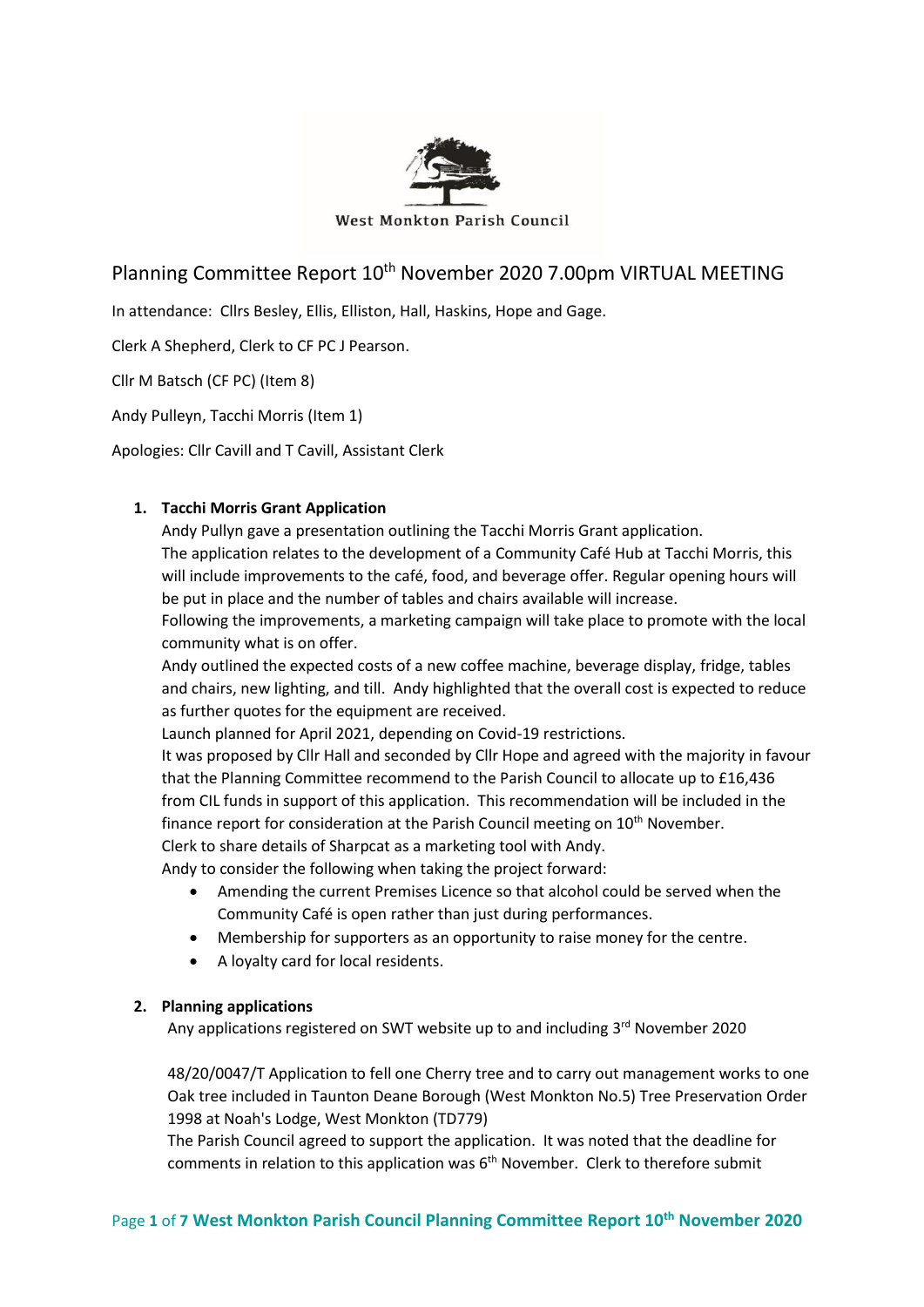comments to SWT following the Planning Committee meeting. Proposed by Cllr Gage, seconded by Cllr Haskins and agreed with all in favour.

SCC/3751/2020 redevelopment of existing waste transfer station and depot Taunton Waste Transfer Station, Langdon Depot, Walford Cross, Taunton, Somerset, TA2 8QP GRID REF 327733 127837

The Planning Committee recommended the following comments are made in relation to this application, proposed by Cllr Ellis, seconded by Cllr Gage, and agreed with all in favour.

The site is an active waste depot and will continue to be after development. The Parish Council welcomes the opportunity to respond to this application as the neighbouring Parish. It is however noted that the list of consultees does not include Creech St Michael Parish Council, the parish within which this proposal is located.

Due to the potential increase in the volume and variety of recyclables being collected as part of the Somerset Waste Partnership Waste Collections and Recycling Services Contract, the use of the facilities will increase and as such will require redevelopment of the Waste Transfer Station (WTS) in order to manage the increase in throughput and processing capacity. The WTS is located at the former Langdon Depot.

The footprint of the new buildings, recycling bays and hardstanding would be similar to those already present that will be taken down. A new entrance c. 20 m width will be located to the west and this will require removal of part of the hedgerow. Most of the plantation woodland would be retained.

Although the site is within the Impact Risk Zone for Curry and Hay Moor SSSI the proposal would not impact on the integrity of the habitats and species associated with the conservation site i.e. grazing marsh habitat and associated bird species. The site is believed to be outside the range of the Special area of Conservation (SAC) for Hestercombe bats, and no mitigation is recommended in the Preliminary Ecological Appraisal report (PEA). A large colony of brown rat lives on the site, therefore no door mice or hedgehogs and no mitigation is suggested in the PEA. However, mitigation for nesting birds is required, and no tree or shrub clearance between 1 March and 31 August (nesting season).

The nearest watercourse is Walford Stream to the west.

The use of suitable Planning Conditions is a key element for the grant of Planning Permission because a Condition allows for Enforcement action to be taken. Whilst the Viridor site at Priorswood enjoys an uneasy relationship with its neighbours at Waterleaze, the opportunity to enforce conditions is a useful tool in the armoury to restrict the nuisance value of a potentially difficult neighbour to the MH2 development at Walford. The site lies very close to the proposed Park and Ride at Walford, and the north eastern end of the MH2 development; therefore, amelioration is essential if a positive first impression by visitors to Taunton arriving at the Park and Ride is to be achieved.

The Arboricultural Impact Assessment report and Plan recommends that consideration should be given to providing a phased management plan for removals and planting to maintain and enhance the tree population on the site. Over the site, there should be a biodiversity net gain of at least 10% which should be demonstrated. The 'under planting' recommended should include as many species as appropriate pollinators as per the guidance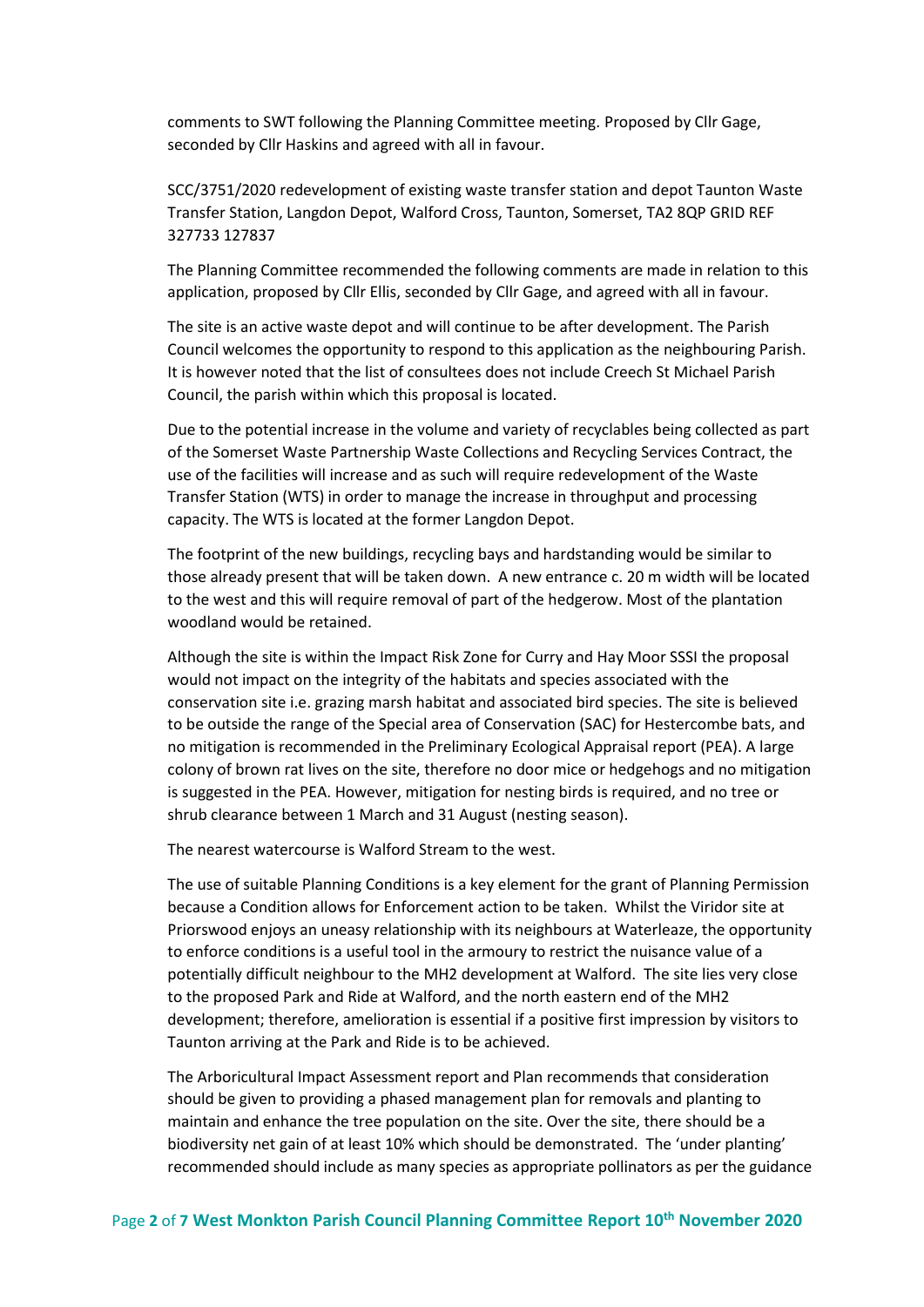provided in the Somerset Pollinator Action Plan. A five-year management/maintenance schedule should be published which will include significantly reduced use of herbicides and pesticides.

Tree protection measures (including an area of root protection) must be in place before commencement of work and maintained correctly until contractors leave the site to prevent loss or damage to those trees and hedges that will be retained on the site. Any trees that do not survive the recommended pruning measures will have to be replaced with equivalent tree specimens (important, because two of the trees to be pruned are quite mature oaks).

Although not a good example, the hedgerow is representative of a Priority Habitat. The loss of c. 20 m for the new site entrance will require compensation habitat, preferably with new hedgerow planting along the new access route to ensure protection of hedge dwelling species; 10% biodiversity gain should be demonstrated.

The trees that are to be removed must be replaced elsewhere on the site with mature trees at least 15 – 20 ft high with trunk girth of at least 10 cms one metre above the ground<sup>1</sup>, there must be 10% biodiversity gain.

In all plantings, British native species must be used from British suppliers, with biodegradable tree guards. All plantings must be planted in the correct medium and watered in correctly and be established before the contractors leave the site.

The loss of tree cover owing to ash die back on the southern side of the site must be compensated by planting elsewhere. The visual impact of the site on the motorway and houses in Creech Heathfield must be compensated.

| Tree Size               | Girth 1 metre above the ground | Approx. Height  | Clear Trunk*      |
|-------------------------|--------------------------------|-----------------|-------------------|
| <b>Feathered Tree</b>   | less than 6cm                  | 1.75-2.50m      |                   |
| Light Standard          | $6-8cm$                        | 2.50-3.00m      | 1.50-1.75m        |
| <b>Regular Standard</b> | $8-10cm$                       | $2.50 - 3.00$ m | $1.75 - 2.00m$    |
| Selected Standard       | $10-12cm$                      | $3.00 - 3.50$ m | 2.00 <sub>m</sub> |
| <b>Heavy Standard</b>   | $12 - 14$ cm                   | $3.00 - 3.50$ m | 2.00m             |
| Extra Heavy Standard    | 14-16cm                        | 4.25-4.50m      | 2.00 <sub>m</sub> |

The PEA notes that there will be a loss of habitat due to the proposed development. There will also be a loss of potential bird nesting opportunities. Therefore, a degree of compensation will be required. This can be achieved through habitat creation and the provision of bird boxes. In addition, bat boxes would add ecological value to the site. It is recommended, where possible, to incorporate new native hedgerows with/without hedgebanks, into the site design, possibly along the new site access. Any new hedgerows should consist of native shrubs and trees from British suppliers e.g. hazel, field maple, hawthorn, blackthorn, wild privet, spindle, holly, and dogwood. In addition, the retained woodland area could be planted with shrubs to supplement the semi-mature trees e.g. hazel, holly and climber such as honeysuckle. It is recommended that 3 no. bat boxes e.g. Eco Bat Box, and 6 no. bird boxes are erected on the retained trees (those of suitable girth

<sup>&</sup>lt;sup>1</sup> Table copied from website Copyright  $\odot$  2020 Ashridge Trees Limited.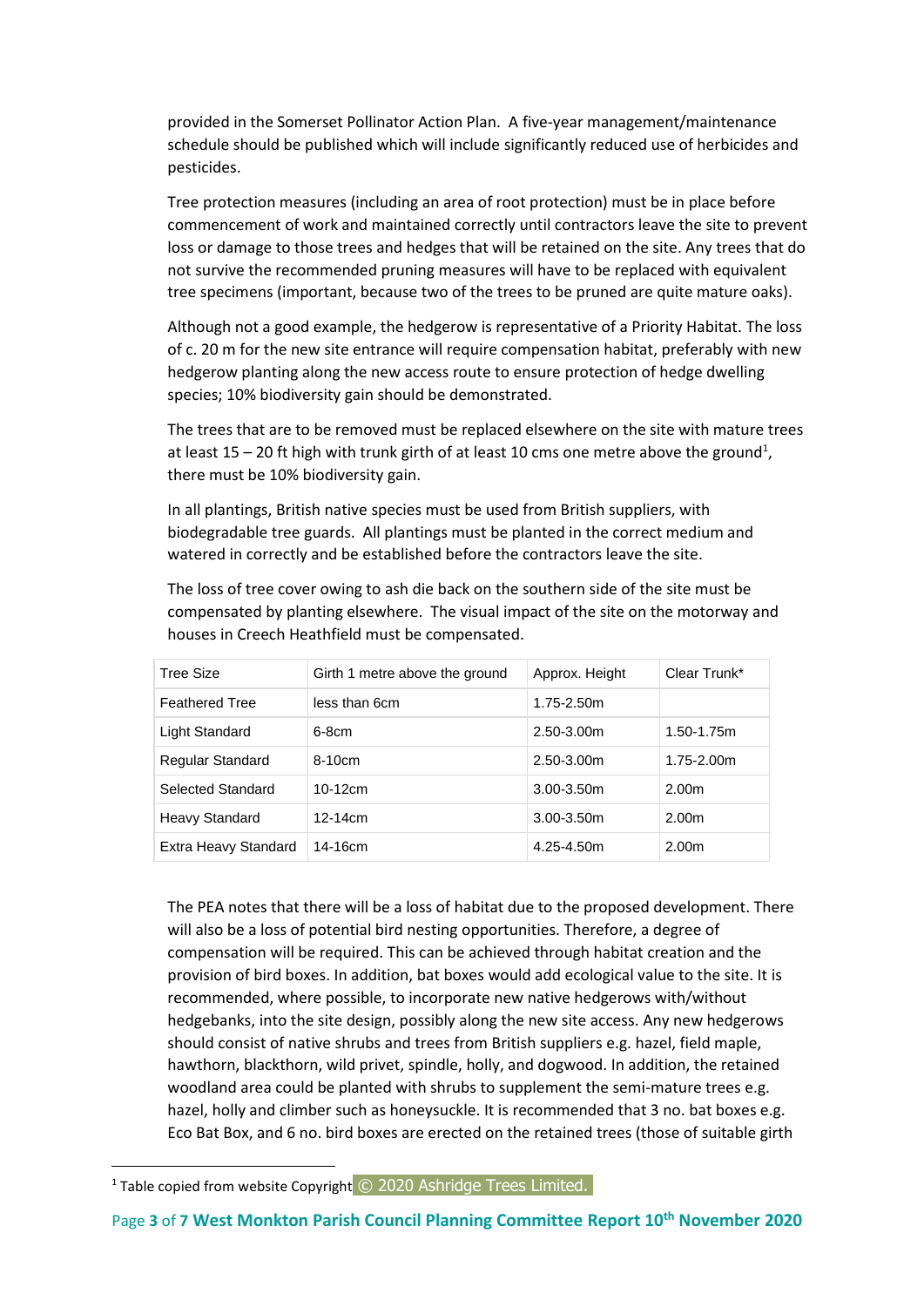and height) and where possible on the proposed building. The bird boxes should be suitable for a range of species including tits, robin, wren, and sparrow. The boxes should be erected by a qualified ecologist.

Noted in a number of places in the Tree Survey that Ash Die Back disease is likely to limit longevity of ash: but only one ash appears to be reported as dead. It is suggested the dead ash is removed from the site but the other ashes are treated in a way that extends their life for as long as possible rather than use the possibility of ash die back as reason to remove them all now. The physiological and structural observations on the ash range from Fair to Good, although Hedge areas H3 and H6 note dead ash stems.

The site is completely covered by concrete (see below). Ecological enhancement could be gained by requiring that green roofs are installed on the flat roofed new buildings, and vertical green walls where appropriate. (The green roofs would tune in with the proposals for green roofs at the Walford Park and Ride, as described in SW&T Council Design Guidelines).

Background noise levels have been defined, noise emanating from the site should be defined and stated in decibels and a planning condition required that either it or a level agreed with SW & T Council Environmental Health should not be exceeded. There will be noise from the motorway when the southern trees are removed. Control of decibels is for the health and wellbeing of local residents, and fauna that might be adversely affected by noise.

Air quality needs to be defined at a reasonable working level, against which future measurements can be made, to ensure there is no increase in particulates or other pollutants which would affect humans and the local ecology. Regular monitoring of air quality should take place and be published for the information of local residents and the Parish Councils of Creech St Michael and West Monkton.

Lighting on the site should be required to be of warm white LED, and lux levels should be such that habitat and resting places are not disturbed by the lighting. The lighting should be directional and downlit, and compliant with Bat requirements as articulated by Larry Burrows at SCC, particularly if bat boxes are to be installed on the site (see above). The Parish Council would support recommendations from Larry Burrows. Additionally, the lighting needs to be controlled to avoid distracting light spillage onto the motorway. The light spillage from the Viridor site is an absolute blot on the landscape and unacceptable, so a repeat situation must be avoided on the Langdon site.

The Flood Risk Assessment and drainage strategy states that the proposals comprise the reconfiguration of the existing waste to increase processing capacity. The site has an area of approximately 0.92ha and vehicular access to the site is via the minor road to the west of the site. The Environment Agency Indicative Flood Zone Maps show the entire site to be in Flood Zone 1; land assessed as having less than a 1 in 1000 annual probability of river or sea flooding; although a small area to the east of the site is shown as having flooding potential.

Walford Stream, draining into the River Tone and on to the Somerset Levels (site of three RAMSAR sites of conservation) lies to the west of the site and measures must be put in place to ensure no water escapes from the site into the stream to contaminate with phosphates. The site is declared to be impermeable with retaining structures around its boundary, but the Environmental Risk can't be understated and needs the strongest reinforcement as a Planning Condition. The proposed development will result in an increase in the impermeable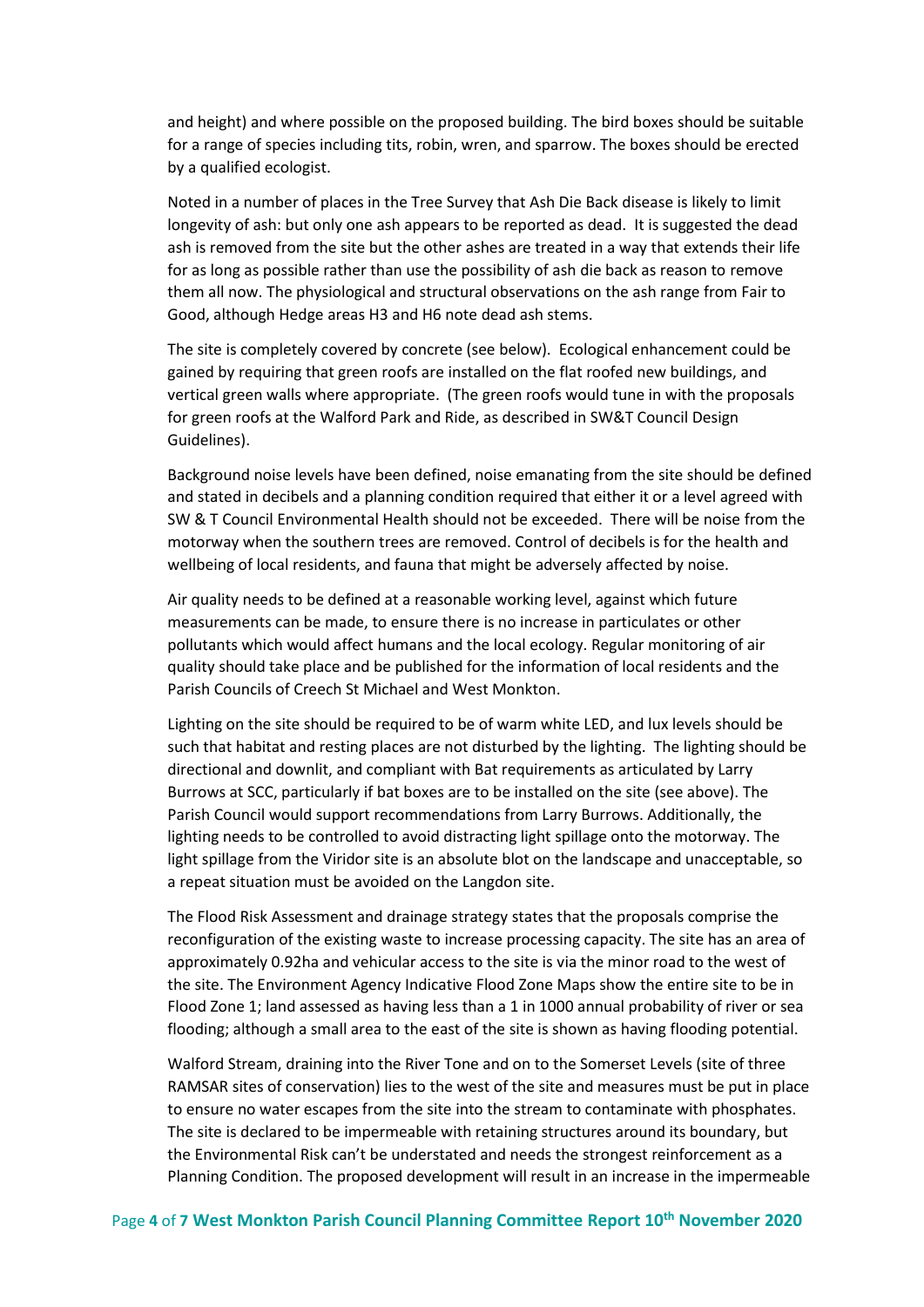area, but the proposals for appropriate drainage systems, and the adoption of site and source control techniques, are expected to result in a decrease of surface water runoff from the site to achieve at least a 30% betterment on existing impermeable surface runoff rates. Data should be established for current run off rates so that the 30% betterment can be measured. Run off from the roofs of buildings not covered as green roofs must be collected and reused on the site. Measures to enhance the environment and make more of managing the water, by reducing the water footprint or increasing water efficiency will be encouraged.

The proposal for foul drainage which flows from the site office is that it will be collected as per the current scenario via a private network and routed to an assumed septic tank before discharging into the surface water system. Under the latest guidelines it is no longer permissible for a septic system to discharge directly to surface water so the treatment facility will need to be upgraded/replaced with a Package Sewage Treatment Plant (PSTP). For safety's sake this should be made a Planning Condition. Ground conditions are not suitable for soakaway.

Leachate from the bulking bays and pits within the baler shed will be conveyed directly into the dedicated leachate water storage tank. The tank is located in the north east sector of the site and fitted with a high-level warning alarm to allow sufficient time for operational procedures.

As could be predicted the Preliminary Risk Assessment rates the risk as low…essentially because the entire site is covered by hard standing (northern area 1994, rest of site 1995, and structures on site were constructed around 2013). The highest potential contamination risks at the site relate to the former tanks which were located on the northern side of the site. Although the current fuel tank is self-bunded with no evidence of leaks or spills, the obsolete tanks (now removed) were brick bunded and staining was observed beneath the pump outside the bund. Any potential impact is likely to be of limited extent, very localised and not likely to affect the wider site area. There is an odour here, but not deemed injurious to human health. It is suggested that the earth from this area is taken away and treated off site.

It seems the risk to future site uses of this site is low owing to the proposed and existing hardstanding covering the site, which breaks the route of transfer between existing soil contamination and site users. Due to the open nature of the site and the hardstanding ground cover over the entire site, ground gas is not considered to present a significant hazard and there is no evidence of it. The site is not affected by Radon.

The Environmental Health Officer from Somerset West and Taunton Council indicated that the site has not been determined as Contaminated Land under Part 2A of the Environmental Protection Act 1990.

The site has been tested for stability given the underlying soil structure (geological assessment has been carried out). For the new buildings, suspended floor slabs are advised owing to the risk of heave from the underlying shallow shrinkable soils and within the baler building and bulking bays, where heavy machinery will be used, ground bearing slabs will need to be used.

It is anticipated that within the narrow confines of the area allocated for the 'Office and Welfare building' the office buildings will be orientated as much as is practically possible to ensure maximum solar gain, and be built with insulation properties that increase the energy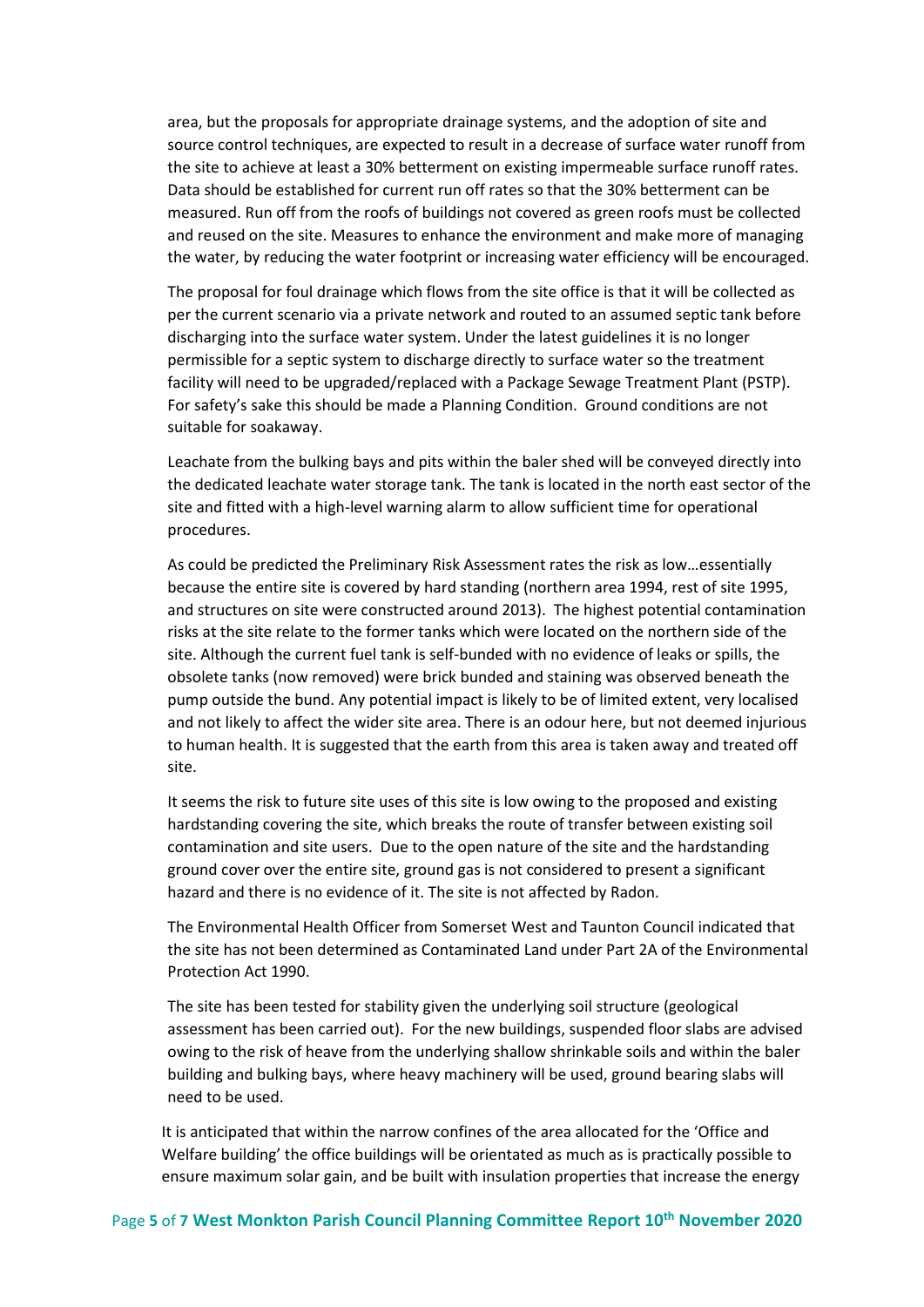efficiency of the buildings. Rainwater run-off from buildings should be re-used. EV Charging points should be installed in the car parking area and be available for the workforce. Covered and secure cycle parking should be provided.

## **3. Climate Change**

## (a) Electric Charging Points

Cllr Haskins outlined correspondence that he had received from a local contractor about electric charging points. It was noted that thought needs to be given again to possible locations for a charging point to be installed. It was agreed that it would be useful for the contractor to join a meeting to provide some information about the charging points. Clerk to invite the contractor to the Parish Council meeting on 10<sup>th</sup> November.

# (b) Carbon Audit Update

Clerk outlined the outcome of some research that she had undertaken into the Carbon Audit tools that are currently available and being developed for Parish Councils. It was noted that a new tool specifically for Parish Councils is being developed and is expected to be available in December / January.

It was agreed to wait for the new tool to become available. Clerk to share the information about the tool when it is available.

# **4. Sports Pitches Update**

Cllr Hall provided an update. The pre-planning application was submitted last week. The application hasn't been registered yet but A. Penna confirmed at the WM Liaison Meeting that he had made contact with Sports England about the proposal. Additional statements are required to be submitted relating to:

i. The Community availability of the proposed pitches.

- ii. The proximity of existing football pitches that haven't been completed / adopted by SWT to satisfy any local need. (At Waterleaze and Creech St Michael)
- iii. The layout of the Clubhouse proposed and confirmation of the offer in relation to changing facilities and social use.

Clerk to prepare these statements with Cllr Hall.

#### **5. Feedback from Somerset Prepared Webinars**

Clerk outlined the Somerset Prepared Webinars on Community Emergency Plans that she attended with Cllr Elliston.

Clerk has obtained a template for the Community Emergency Plan. It was agreed that the Community Emergency Plan will be developed in collaboration with Cllrs Hall, Elliston and Cavill.

#### **6. Consultations**

Any consultations received up to and including 3rd November 2020

- (a) Natural England Advice regarding phosphates [https://www.somersetwestandtaunton.gov.uk/media/2435/matters-regarding](https://www.somersetwestandtaunton.gov.uk/media/2435/matters-regarding-development-in-relation-to-the-somerset-levels-and-moors-ramsar-site.pdf)[development-in-relation-to-the-somerset-levels-and-moors-ramsar-site.pdf](https://www.somersetwestandtaunton.gov.uk/media/2435/matters-regarding-development-in-relation-to-the-somerset-levels-and-moors-ramsar-site.pdf)  The SWT / Natural England phosphate advice was noted.
- (b) Standards Matter 2: Public Consultation and Public Sector Surveys It was agreed that the Parish Council had no comments to make in relation to the NALC survey.
- **7. Neighbourhood Plan Illustrative Map Project**